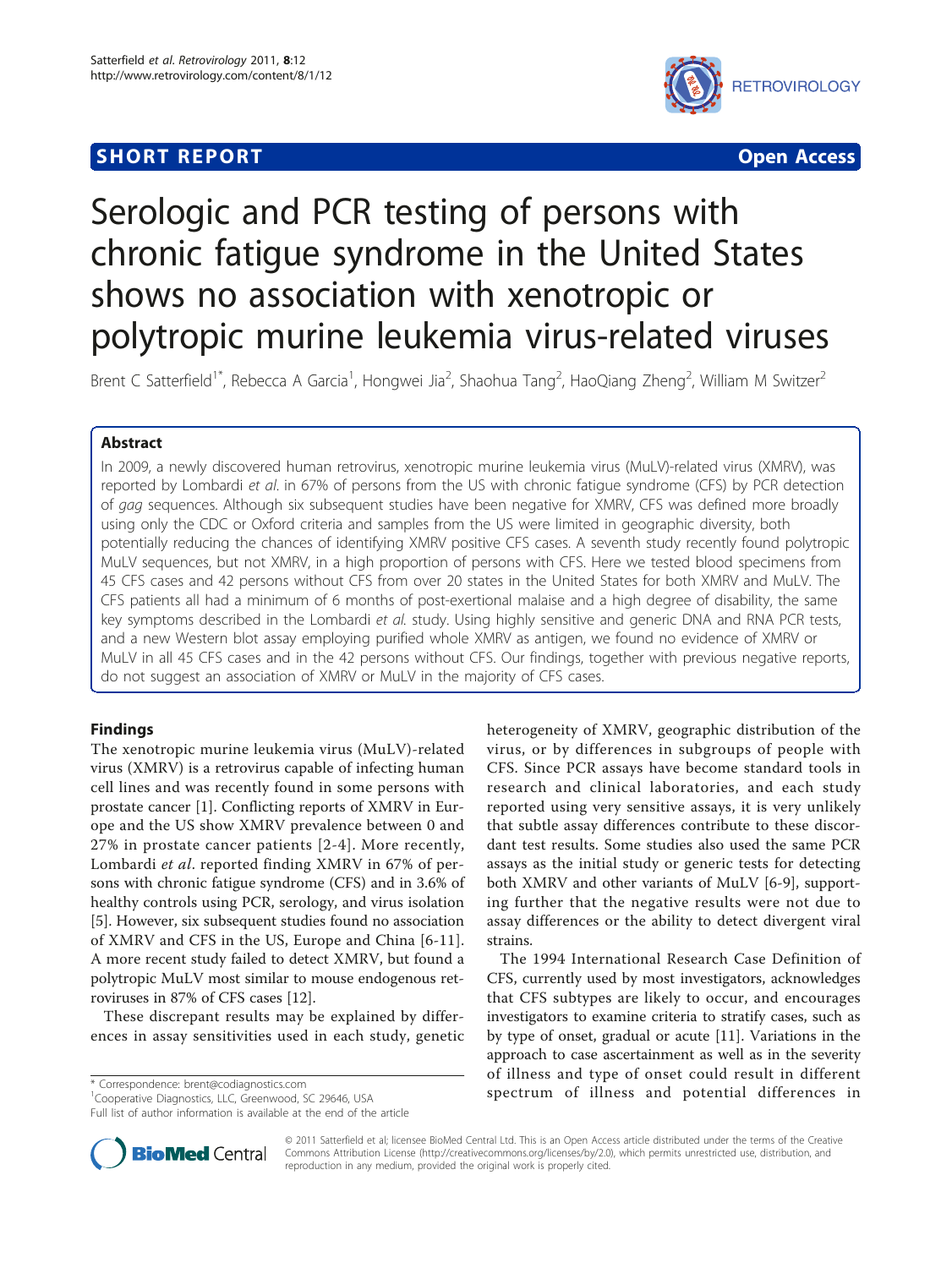association with infection or other risk factors. It is also possible that the European studies [[6-8\]](#page-6-0) did not find XMRV due to regional differences or that the previous CDC study [[9](#page-6-0)] was too localized to the regions around Georgia and in Wichita, Kansas. Similarly, a possible geographic clustering of XMRV infection has been observed in prostate cancer patients with most cases occurring in the US [[2-](#page-5-0)[4](#page-6-0)].

We tested fresh, EDTA-treated blood specimens from 30 CFS cases from 17 states in the US who consented to participate in a research study and who were recruited via an online announcement (Table 1). Blood was also collected from one additional person with CFS using heparin-containing collection tubes. Of these 31 persons, 26 were diagnosed by a doctor and 5 were self diagnosed. All CFS patients met the 1994 research case definition and specified a minimum of 6 months of post-exertional malaise and a high degree of disability, more closely resembling persons with CFS in the Lombardi et al. report than those CFS cases in previous studies. Specifically, we used Dr. Bell's CFS severity scale as an indicator of the degree of disability [[13](#page-6-0)]. The mean low score experienced by our participants with "severe CFS" was 22.3, which is defined as "Moderate to severe symptoms at rest. Severe symptoms with any exercise; overall activity level reduced to 30%-50% of expected. Unable to leave house except rarely; confined to bed most of day; unable to concentrate for more than 1 hour a day" [[13](#page-6-0)]. We also tested another 14 selfdiagnosed CFS samples from persons having a severity score above 50 or having an unreported CFS severity (unclassified CFS) and 42 persons that did not have CFS. In total, samples came from more than 20 states, providing a broader geographic distribution than previous studies from the US (Table 1).

Blood samples were shipped from collection centers overnight. Most were processed immediately upon arrival, but a few samples were incubated in the refrigerator for 1 to 2 days prior to separation of the blood components. For component separation, blood was centrifuged and the buffy coat, including the peripheral blood mononuclear cells (PBMCs), was immediately and carefully removed. The buffy coat was either processed immediately or stored at -20°C for later analysis. Nucleic acids were extracted using the Qiagen blood DNA minikit protocol (Qiagen, Valencia, CA). Extracted DNA was quantitated using the Nanodrop spectrophotometer (Thermo Scientific, Wilmington, DE) and checked for integrity with a minimum 260/280 ratio of 1.8 and by ßactin PCR. Plasma was immediately frozen for later analysis.

PCR analysis was performed on PBMC DNA using three previously described tests (Table [2\)](#page-2-0), two for the polymerase (pol) gene, and one for the gag gene used in Urisman et al., Lombardi et al., and Lo et al. [[1,](#page-5-0)[5,9,14](#page-6-0)]. The pol real-time PCR test was used to analyze DNA samples from all study participants. At the CDC, nested gag (external primers GagOF and GagOR; internal primers GagIF and GagIR) and pol (external primers XPO-LOF an XPOLOR; internal primers XPOLIF and XPOLIR) PCR was used to test a subset of specimens for which sufficient DNA remained, including 28 samples from "severe CFS" persons, 11 "unclassified CFS" and 9 controls [[1](#page-5-0)[,9](#page-6-0)]. 2.5 μg of DNA (833 ng of PBMC DNA) was used in the pol real-time PCR test, providing for 3.3 to 8.3 times the PBMC DNA used by Lombardi et al. [[5,14\]](#page-6-0). Dilutions of DNA from XMRV-infected 22Rv1 human prostate carcinoma cells were used as positive controls in this test [[15](#page-6-0)]. 1.0 μg of DNA (333 ng of PBMC DNA) was used in the nested pol and gag PCR tests at the CDC for which 1,000 and 10 copies of the XMRV(VP62) plasmid were used as positive controls [[1,](#page-5-0)[9](#page-6-0)]. A subset of 48 plasma samples were tested for viral RNA sequences by RT-PCR using primers from the nested gag assay and also by using a new quantitative RT-PCR test that generically detects MuLV and XMRV gag sequences. Both RT-PCR tests could detect between 10 - 25 copies of XMRV (VP62) RNA. Since antibody responses are hallmarks of retroviral infection, we also used a newly modified Western blot (WB) test to detect anti-XMRV antibodies in plasma [\[1](#page-5-0)[,9](#page-6-0)]. Serologic tests could potentially also identify low-level or latent XMRV infection not otherwise detectable by PCR. Briefly, XMRV-infected DU145 prostate cells (C7) were grown in complete HuMEC serum free medium supplemented with 1% HuMEC and 50 ug/ml bovine pituitary

Table 1 Statistics on CFS patients and controls from the U.S

|                  |    |               |        |                         | Race      |       | Gender |      |
|------------------|----|---------------|--------|-------------------------|-----------|-------|--------|------|
| Population       | N  | <b>States</b> | AvgAge | Avg Duration of Illness | Caucasian | Other | Female | Male |
| Severe CFS       | 31 |               | 44     | 12.8 vrs                | 87%       | 13%   | 61%    | 39%  |
| Unclassified CFS | 14 |               | 40     | 12.3 yrs                | 79%       | 21%   | 86%    | 14%  |
| CFS Negative     | 42 |               | 23     | n/a                     | 71%       | 29%   | 45%    | 55%  |
| <b>TOTAL</b>     | 87 | 21            |        |                         | 78%       | 22%   | 57%    | 43%  |

Shows the number of states within the U.S. that participants were recruited from, the average participant age, the average time since the onset of CFS symptoms, the race and gender of participants from each class of sample.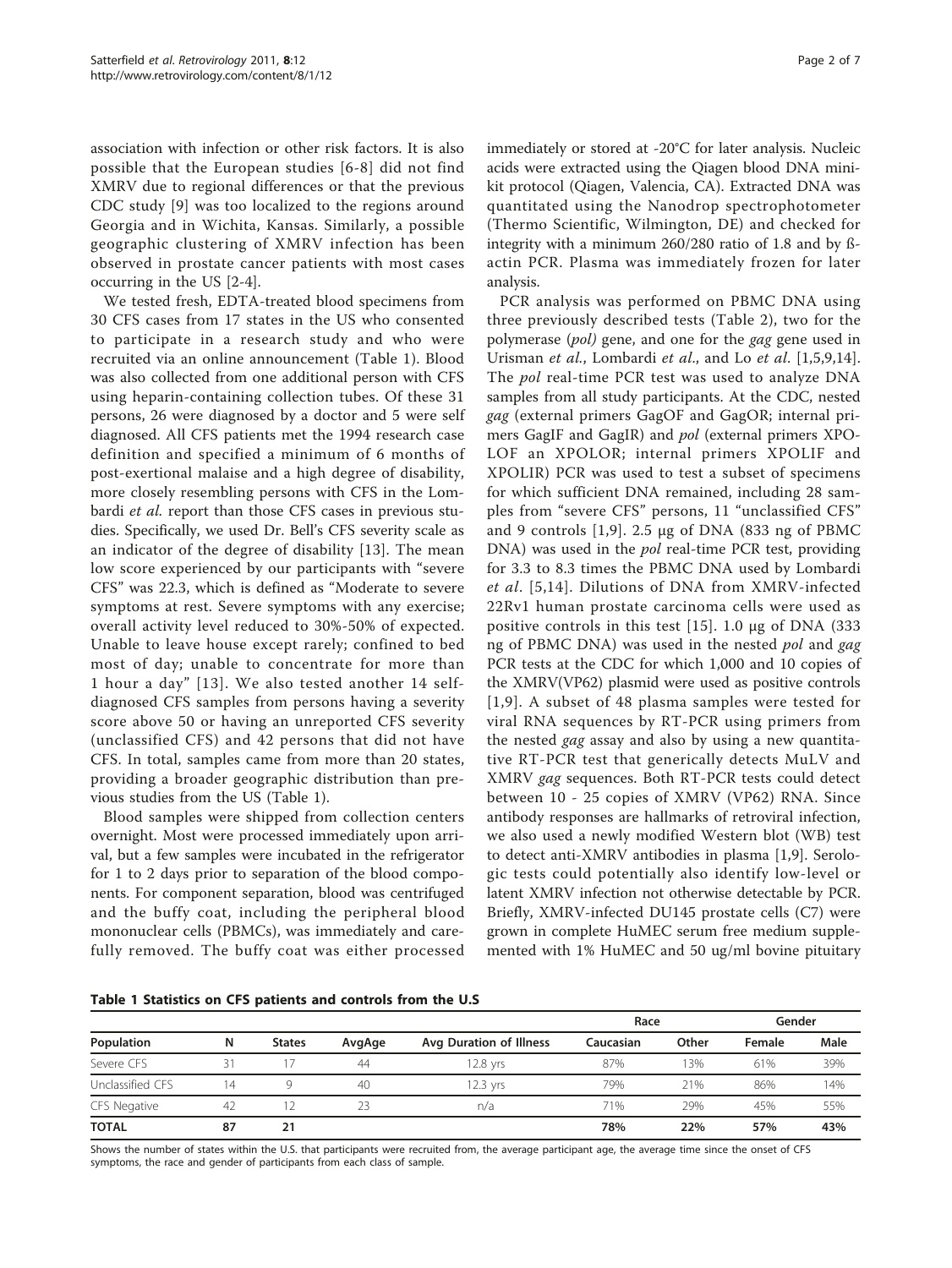#### <span id="page-2-0"></span>Table 2 PCR oligos and conditions

| Oligo Name                        | Sequence $(5' \rightarrow 3')$                                     | Location <sup>1</sup> | Sample                                        | <b>Conditions</b>                                                                                                                                                                                                                                                                                                                                                                                                                                     |
|-----------------------------------|--------------------------------------------------------------------|-----------------------|-----------------------------------------------|-------------------------------------------------------------------------------------------------------------------------------------------------------------------------------------------------------------------------------------------------------------------------------------------------------------------------------------------------------------------------------------------------------------------------------------------------------|
|                                   | pol Forward GGGGATCAAGCCCCACATA                                    |                       | $2.5 \mu q$ DNA                               | 95°C for 20 s followed by 45 cycles of 95°C for 1 s and 60°C for<br>20 s [14]                                                                                                                                                                                                                                                                                                                                                                         |
| Reverse                           | GGTGGAGTCTCAGGCAGAAAA                                              |                       |                                               |                                                                                                                                                                                                                                                                                                                                                                                                                                                       |
| Probe                             | [6FAM] TGTTCCAGGGGGACT<br>GGCAAGGTACCAccctgg [DABC] <sup>2,3</sup> |                       |                                               |                                                                                                                                                                                                                                                                                                                                                                                                                                                       |
| pol <sub>2</sub><br><b>XPOLOF</b> | CCGTGCCCAACCCTTACAACCTCT                                           |                       | $1.0 \mu q$ DNA                               | 40 cycles of 94°C for 30 s, 50°C for 30 s, 72°C for 45 s for both<br>primary and nested PCR [9]                                                                                                                                                                                                                                                                                                                                                       |
|                                   | <b>XPOLOR</b> CCGAGGTTCCCTAGGGTTTGTAAT                             |                       |                                               |                                                                                                                                                                                                                                                                                                                                                                                                                                                       |
| <b>XPOLIF</b>                     | <b>TCCACCCCACCAGTCAGCCTCTCT</b>                                    |                       |                                               |                                                                                                                                                                                                                                                                                                                                                                                                                                                       |
| <b>XPOLIR</b>                     | AAGTGGCGGCCAGCAGTAAGTCAT                                           |                       |                                               |                                                                                                                                                                                                                                                                                                                                                                                                                                                       |
| <b>XPOLP</b>                      | TTGATGAGGCACTGCACAGAGACC                                           | Probe                 |                                               |                                                                                                                                                                                                                                                                                                                                                                                                                                                       |
|                                   | gag1 GagOF ATCAGTTAACCTACCCGAGTCGGAC                               | 419 to<br>1149        | $0.25 \mu g$ DNA;<br>RNA from 62 µL<br>plasma | 40 cycles of 94°C for 30 s, 50°C for 30 s, 72°C for 45 s for both<br>primary and nested DNA PCR [5,9]. RT-PCR; Primer 1154R was<br>used for cDNA synthesis at 42°C for 1 hr with the IScript Select<br>cDNA kit (BioRad) followed by 85°C, 5 min to stop the reaction.<br>Nested PCR was then performed as for DNA testing using the<br>Expand High Fidelity PCR System (Roche) and AmpliTaq (Applied<br>Biosystems) for the primary and nested PCRs. |
| GagOR                             | <b>GCCGCCTCTTCTTCATTGTTCTC</b>                                     |                       |                                               |                                                                                                                                                                                                                                                                                                                                                                                                                                                       |
| GagIF                             | GGGGACGAGAGACAGAGACA                                               |                       |                                               |                                                                                                                                                                                                                                                                                                                                                                                                                                                       |
| GagOR                             | CAGAGGAGGAAGGTTGTGCT                                               |                       |                                               |                                                                                                                                                                                                                                                                                                                                                                                                                                                       |
| XGagP2                            | ACCTTGCAGCACTGGGGAGATGTC                                           | Probe                 |                                               |                                                                                                                                                                                                                                                                                                                                                                                                                                                       |
| gag2<br>Forward                   | AGGTAGGAACCACCTAGTYC                                               | 1581 to<br>1764       | RNA from 62 µL<br>plasma                      | RT-PCR using AgPath-ID one step RT-PCR kit (Applied<br>Biosystems) and BioRad iQ5 iCycler. Reverse primer used for<br>cDNA synthesis at 45°C for 20 min; 95°C for 10 min. 55 cycles at<br>95°C, 30 s, 52°C, 30 s, 62°C, 30 s.                                                                                                                                                                                                                         |
| Reverse                           | GTCCTCAGGGTCATAAGGAG                                               |                       |                                               |                                                                                                                                                                                                                                                                                                                                                                                                                                                       |
| Probe F                           | <b>T6FAM1</b><br>AGCGGGTCTCCAAAACGCGGGC<br>$[BHQ1]$ <sup>3</sup>   | 1620                  |                                               |                                                                                                                                                                                                                                                                                                                                                                                                                                                       |
| Probe R                           | [6FAM]<br>CCTTTTACCTTGGCCAAATTGGTGGGG<br>$[BHQ1]$ <sup>3</sup>     | 1673                  |                                               |                                                                                                                                                                                                                                                                                                                                                                                                                                                       |

<sup>1</sup>Reference sequence was the VP62 XMRV strain (GenBank: [EF185282.1\)](http://www.ncbi.nlm.nih.gov/pubmed/185282.1?dopt=Abstract).

<sup>2</sup> Lower case bases were added to form the stem.

3 [6FAM] and [DABC] and [BHQ1] are the fluorophore FAM and the quenchers Dabcyl and Blackhole, respectively.

extract (Invitrogen). Tissue culture supernatants were clarified by centrifugation and by passage through a 0.45 um filter. XMRV was purified from 150 ml C7 supernatant using the ViraTrap Retrovirus Maxiprep Kit (Bioland Scientific LLC) following the manufacturer's protocol. 150 ul of purified XMRV was denatured with SDS-PAGE sample buffer at 95°C for 10 minutes, and viral proteins were separated by gel electrophoresis in a NuPAGE 4-12% Bis-Tris gel (Invitrogen) for WB testing as previously described but modified by using horseradish peroxidase conjugated protein G instead of protein A/G [\[9](#page-6-0)]. Seroreactivity was defined by reactivity to viral Env and/or Gag proteins of the expected size as seen in the positive control antisera (Figure [1\)](#page-3-0). This new WB test accurately detects XMRV antibodies in three experimentally infected macaques equivalent to detection using recombinant proteins in recently described immunoassays (Figure [1b](#page-3-0)) [[16\]](#page-6-0). All PCR and WB testing at the CDC were performed blinded to diagnosis.

Using this comprehensive testing strategy to test CFS samples from persons with post-exertional malaise from a variety of US states, we did not find any serologic or molecular evidence of XMRV or MuLV in persons with or without CFS (Table [3,](#page-4-0) Figures [1](#page-3-0), [2](#page-4-0) and [3\)](#page-4-0). These results suggest that neither the limited geographic locality of previous publications nor the post-exertional malaise criteria explain the discrepant results seen in previous studies.

For detection of any new virus, false positive and negative results are always a concern, especially when bona fide positive and negative clinical specimens are not available for assay validation. The PCR tests in this study have been previously shown to detect low levels  $(≤ 10 copies)$  of XMRV plasmid in high genomic DNA backgrounds and are capable of generically detecting XMRV and diverse MuLVs [\[5,9,14](#page-6-0)]. While all the PCR tests used in XMRV studies reported similar sensitivities, it is important to note that each used a different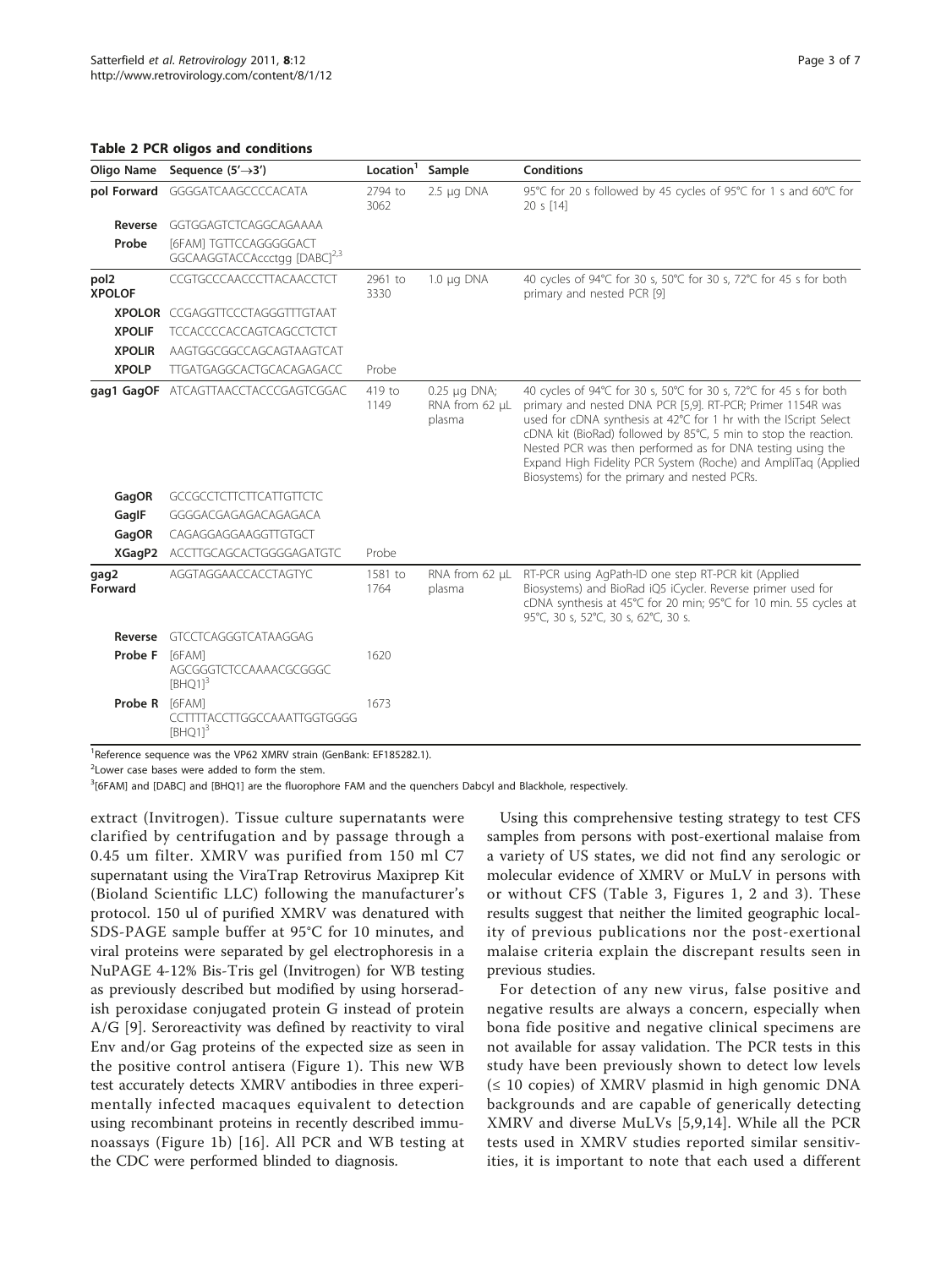Figure 1 Absence of antibodies to XMRV in plasma from persons with and without CFS from the US. a. Antibody titers of positive control anti-sera to purified XMRV antigen in WB testing. Specific antisera tested are provided at the top of each WB. Arrows indicate observed titers for each antiserum. Locations of reactivity to specific viral proteins are indicated. Env (gp69/71), envelope; TM (p15E), transmembrane; MA (p15), matrix; Gag (pr68); CA (p30), capsid. Molecular weight markers (kD) are provided on the right of the WB. Sizes of expected viral proteins are provided to the left of the WB. b. Detection of XMRV antibodies in three experimentally-infected macaques (RII, RYh and RLq). Days post infection and immunization with XMRV are shown with arrows [[16](#page-6-0)]. Locations of reactivity to specific viral proteins are indicated. Env (gp69/71), envelope; TM (p15E), transmembrane; MA (p15), matrix; Gag (pr68); CA (p30), capsid. Molecular weight markers (kD) are provided on the right of the WB. Sizes of expected viral proteins are provided to the left of the WB. c. Representative WB results for CFS cases and persons without CFS. Lane 1, 1:250 dilution of anti-Friend MuLV whole virus, goat polyclonal antisera; lane 2, XMRV negative blood donor plasma; lanes 3, 4, 9, 11 are plasma from persons without CFS; lanes 5 - 8, 10, 12, 14 - 17, 19, 20, 23 - 27 are plasma from persons with severe CFS; lanes 13, 18, 21, and 22 are plasma from persons with unclassified CFS. Locations of reactivity to specific viral proteins are indicated; Env (gp69/71), envelope; TM (p15E), transmembrane; MA (p15), matrix; Gag (pr68); CA (p30), capsid. Molecular weight markers (kD) are provided on the left of the WB.

<span id="page-3-0"></span>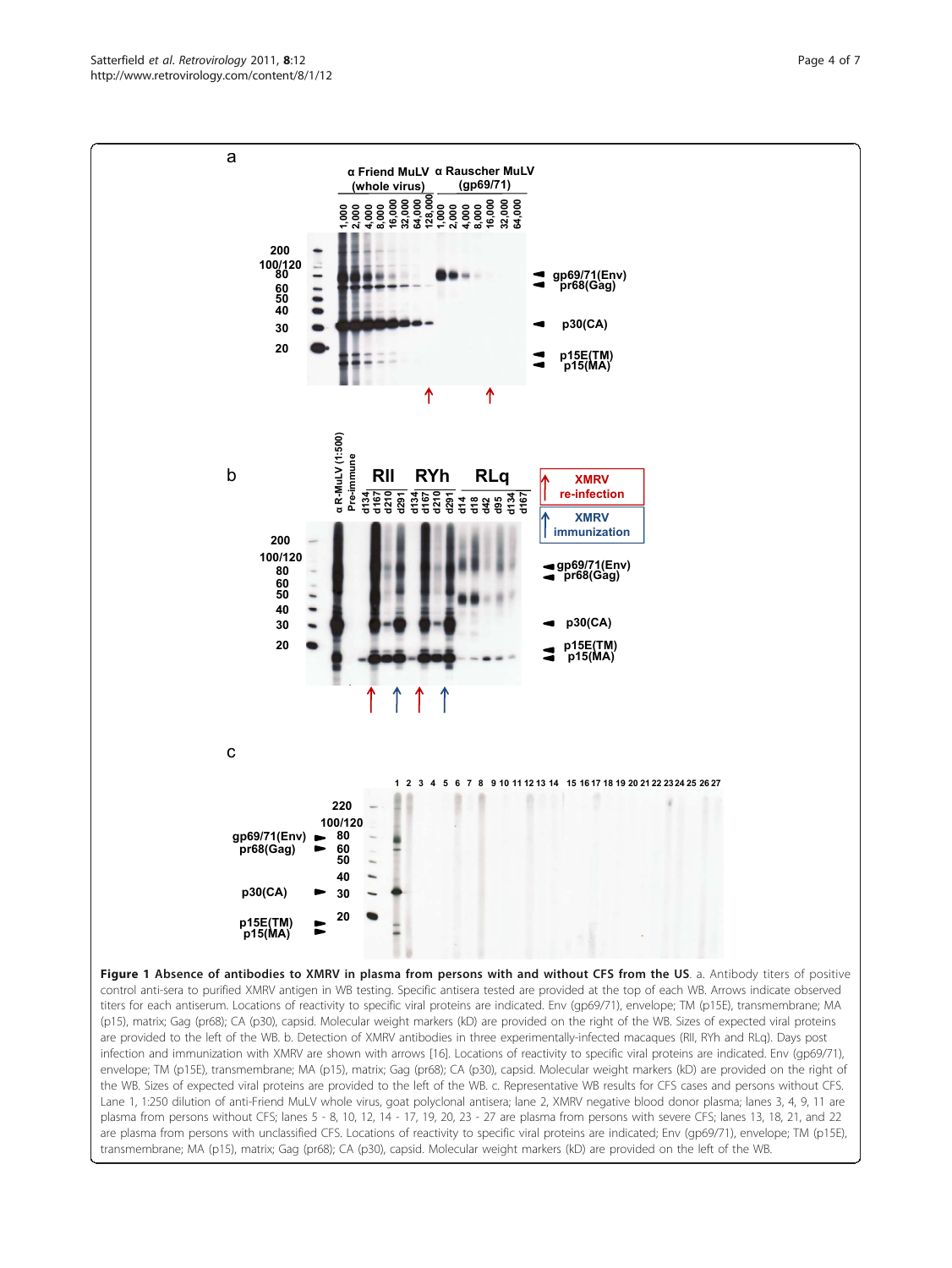<span id="page-4-0"></span>Table 3 Absence of XMRV in CFS patients from the U.S

|                  | <b>XMRV Positive</b> |      |      |      |      |                       |                       |  |
|------------------|----------------------|------|------|------|------|-----------------------|-----------------------|--|
| Population       | N                    | pol  | pol2 | qaq1 | WB   | gag1<br><b>RT-PCR</b> | qaq2<br><b>RT-PCR</b> |  |
| Severe CFS       | 31                   | 0/31 | 0/28 | 0/28 | 0/28 | 0/28                  | 0/28                  |  |
| Unclassified CFS | 14                   | 0/14 | 0/11 | 0/11 | 0/11 | 0/11                  | 0/11                  |  |
| CFS Negative     | 42                   | 0/42 | 0/9  | 0/9  | 0/9  | 0/9                   | 0/9                   |  |
| TOTAL            | 87                   | 0/87 | 0/48 | 0/48 | 0/48 | 0/48                  | 0/48                  |  |

Cooperative Diagnostics pol real-time PCR test, CDC pol (pol2) and gag DNA PCR, gag RT-PCR, and Western blot (WB) results.

amount of starting DNA. Specifically, the assays of Lo et al. and Lombardi et al. can at best detect 1 copy of XMRV/MuLV in a background of 30 to 50 ng and 100 to 250 ng of DNA respectively [[5,12\]](#page-6-0). However, in our study, we use the most sensitive PCR test reported to date, with a detection limit of 1 copy of XMRV or MuLV in 2,500 ng of DNA, a 10-83X improved detection limit over the assays used by Lombardi et al. and Lo *et al*. This indicates that any one of the assays would be able to detect XMRV or MuLV if present in the samples. Moreover, a recent study also demonstrated the importance of using at least 600 ng of input DNA to increase detection of XMRV in prostate cancer patients [[17\]](#page-6-0). XMRV could also be present in blood at levels below the detection limit of PCR, but this seems unlikely given the relatively high frequency of infection reported by Lombardi et al. and Lo et al. in people with CFS using tests with less sensitive PCR tests [[5,12\]](#page-6-0). Unlike other reports [[5,12](#page-6-0)], we also found no evidence of active XMRV/MuLV viremia using highly sensitive RT-PCR tests excluding possibilities of peripheral infection seeding the blood compartment from other body





locations. Furthermore, WB testing did not detect XMRV or MuLV antibodies in the plasma samples, arguing against the development of an XMRV/MuLVspecific humoral immune response, as is commonly seen with other human retroviral infections, and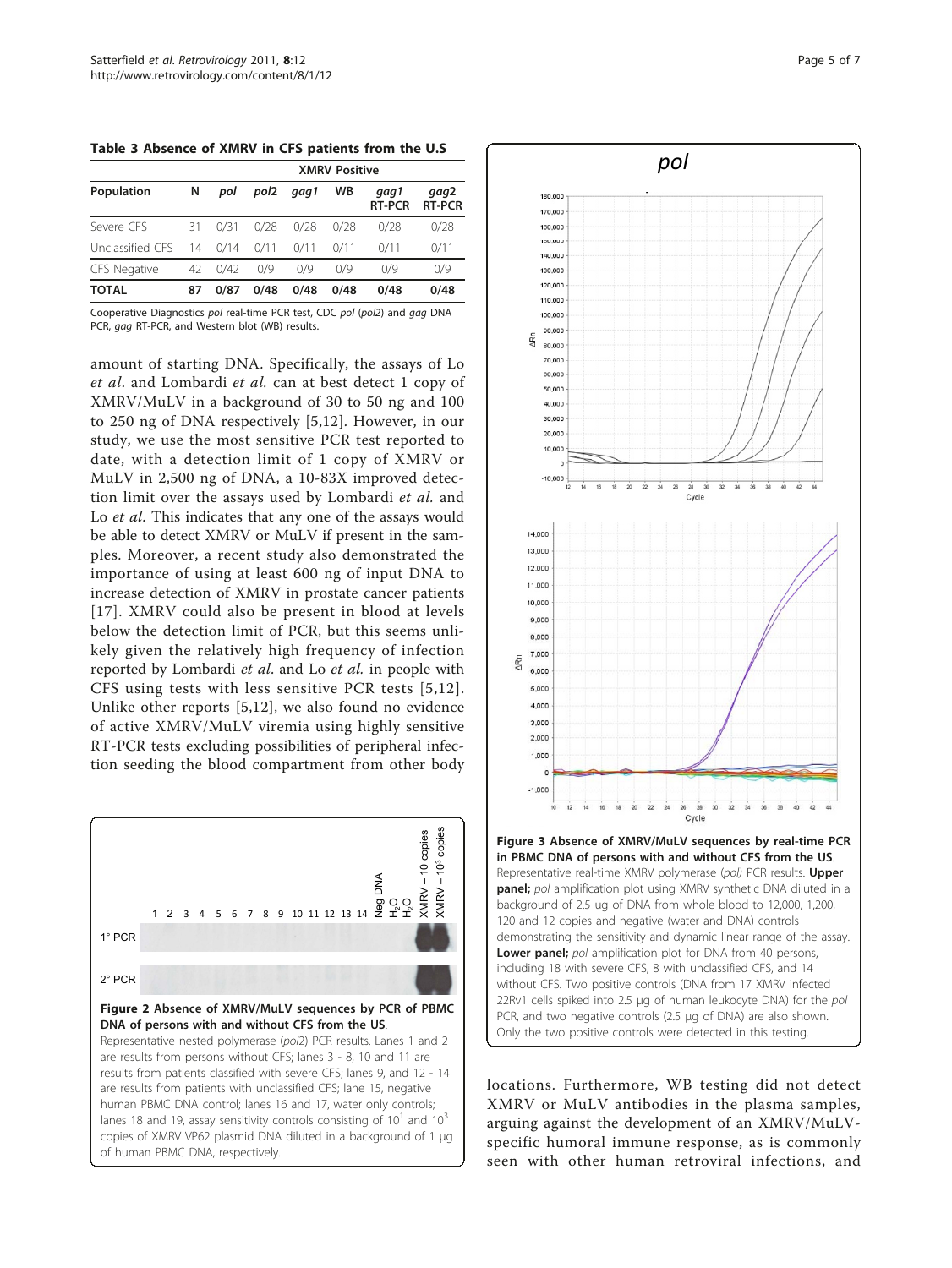<span id="page-5-0"></span>precluding the possibility of low level viral infection in blood or in other reservoirs. Given the recent finding that an XMRV antibody test, using even a single XMRV protein, had 100% sensitivity for XMRV detection in monkeys after the second week of infection with XMRV, it is highly unlikely that our WB test, which uses purified, whole XMRV as antigen and detects XMRV antibodies in infected macaques, would have missed detecting XMRV infection [[16\]](#page-6-0).

It is also important to note that the report by Lo et al. is not a confirmation of the Lombardi et al. study since like previous studies, this study also failed to identify XMRV in any of the CFS samples or controls [[6](#page-6-0)-[12\]](#page-6-0). Rather, Lo et al. identified a polytropic MuLV sequence in a majority of CFS samples that most closely resembles nonfunctional viruses in mouse genomic DNA, which was confirmed by a truncated Gag sequence in one CFS specimen in their study. Thus, without viral isolation or complete genomes, the infectivity and person-to-person transmissibility of these polytropic viruses are unclear. Others have described the lengthy history and ubiquitous nature of mouse cell or DNA contamination, even in laboratories that have never worked with MuLV's, and concluded that contamination cannot be excluded as a source of the MuLV-like sequences in some studies [\[18](#page-6-0)]. Since this report, four laboratories have reported that 100% of polytropic MuLV and/or XMRV sequences found in their CFS and prostate cancer samples stemmed from contamination from commercial reagents and/or other sources [[11,19-21](#page-6-0)]. In addition, a review on XMRV describes the potential dangers from using polymerases with antibody mediated hot starts, especially those developed from mouse hybridoma cells, such as the Platinum Taq used by Lo et al. [[22\]](#page-6-0). While Lo et al. did not find mouse cell contamination by a retrospective screen of their samples for murine mitochondrial sequences or through the use of numerous water controls, mtDNA screening and water controls are not sufficient to detect the majority of murine genomic DNA contamination [[19,20\]](#page-6-0). Hue et al. showed that 100% of published XMRV sequences from CFS and prostate cancer samples have less sequence variation than occurs within XMRV in the 22Rv1 cell line, concluding that any discovery of these conserved XMRV sequences in patient samples was due to contamination [[23](#page-6-0)]. Given the high degree of known risk for contamination even in laboratories that have never worked with MuLV's and the historical contamination of human cell lines with MuLVs and other retroviruses [\[18,24](#page-6-0)], it is imperative that murine contamination controls be run in parallel with all human testing. Since both polytropic and xenotropic MuLV's are capable of infecting non-murine cells, other controls will need to be developed to rule out contamination from non-murine sources.

In conclusion, we have used a comprehensive testing strategy, including highly sensitive PCR tests and a novel XMRV WB assay, to show that neither the limited geographic differences of previous studies within the United States nor the condition of post-exertional malaise are the reason for the discordant study results. Further, with what are now seven negative studies, it is highly unlikely that XMRV is present in people with CFS or in control populations as frequently as has been previously reported. The amount of specimen from each of the positive studies has been limiting for independent confirmation of the test results. Thus, different study designs are needed to further investigate an association of XMRV and MuLV in persons with CFS, including carefully defined case control studies in which specimens are collected and processed the same, followed by coded and blinded testing at independent laboratories reporting both detection and absence of infection with these viruses.

#### Acknowledgements

This study was sponsored by Cooperative Diagnostics in order to help CFS patients. The authors thank Dr. Robert Silverman at the Cleveland Clinic for the VP62 XMRV plasmid and C7 cell line and Dr. John Hackett at Abbott Diagnostics, Chicago, IL for the XMRV-infected macaque sera. Use of trade names is for identification only and does not imply endorsement by the U.S. Department of Health and Human Services, the Public Health Service, or the Centers for Disease Control and Prevention. The findings and conclusions in this report are those of the authors and do not necessarily represent the views of the Centers for Disease Control and Prevention.

#### Author details

<sup>1</sup> Cooperative Diagnostics, LLC, Greenwood, SC 29646, USA. <sup>2</sup> Laboratory Branch, Division of HIV/AIDS Prevention, National Center for HIV/AIDS, Viral Hepatitis, STD, and TB Prevention, Centers for Disease Control and Prevention, Atlanta, GA 30333, USA.

#### Authors' contributions

BCS and WMS planned and conceived the experiments and analyzed the results. RAG, ST, HZ and HJ performed the tests and analyzed the data. HJ developed the XMRV WB test. HZ developed the gag qRT-PCR test. BCS and WMS wrote the paper. All authors read and approved the final manuscript.

#### Competing interests

Cooperative Diagnostics is a commercial enterprise that owns the rights to one of the XMRV PCR tests described in this manuscript. Publication of these results will likely reduce the potential market that Cooperative Diagnostics could reach with its XMRV test. The findings and conclusions in this report are those of the authors and do not necessarily represent the views of the Centers for Disease Control and Prevention.

#### Received: 17 December 2010 Accepted: 22 February 2011 Published: 22 February 2011

#### References

- Urisman A, Molinaro RJ, Fischer N, Plummer SJ, Casey G, Klein EA, Malathi K, Magi-Galluzzi C, Tubbs RR, Ganem D, Silverman RH, DeRisi JL: [Identification](http://www.ncbi.nlm.nih.gov/pubmed/16609730?dopt=Abstract) [of a novel Gammaretrovirus in prostate tumors of patients homozygous](http://www.ncbi.nlm.nih.gov/pubmed/16609730?dopt=Abstract) [for R462Q RNASEL variant.](http://www.ncbi.nlm.nih.gov/pubmed/16609730?dopt=Abstract) PLoS Pathog 2006, 2:e25.
- 2. Schlaberg R, Choe DJ, Brown KR, Thaker HM, Singh IR: [XMRV is present in](http://www.ncbi.nlm.nih.gov/pubmed/19805305?dopt=Abstract) [malignant prostatic epithelium and is associated with prostate cancer,](http://www.ncbi.nlm.nih.gov/pubmed/19805305?dopt=Abstract) [especially high-grade tumors.](http://www.ncbi.nlm.nih.gov/pubmed/19805305?dopt=Abstract) Proc Natl Acad Sci USA 2009, 106:16351-16356.
- 3. Hohn O, Krause H, Barbarotto P, Niederstadt L, Beimforde N, Denner J, Miller K, Kurth R, Bannert N: [Lack of evidence for xenotropic murine](http://www.ncbi.nlm.nih.gov/pubmed/19835577?dopt=Abstract)